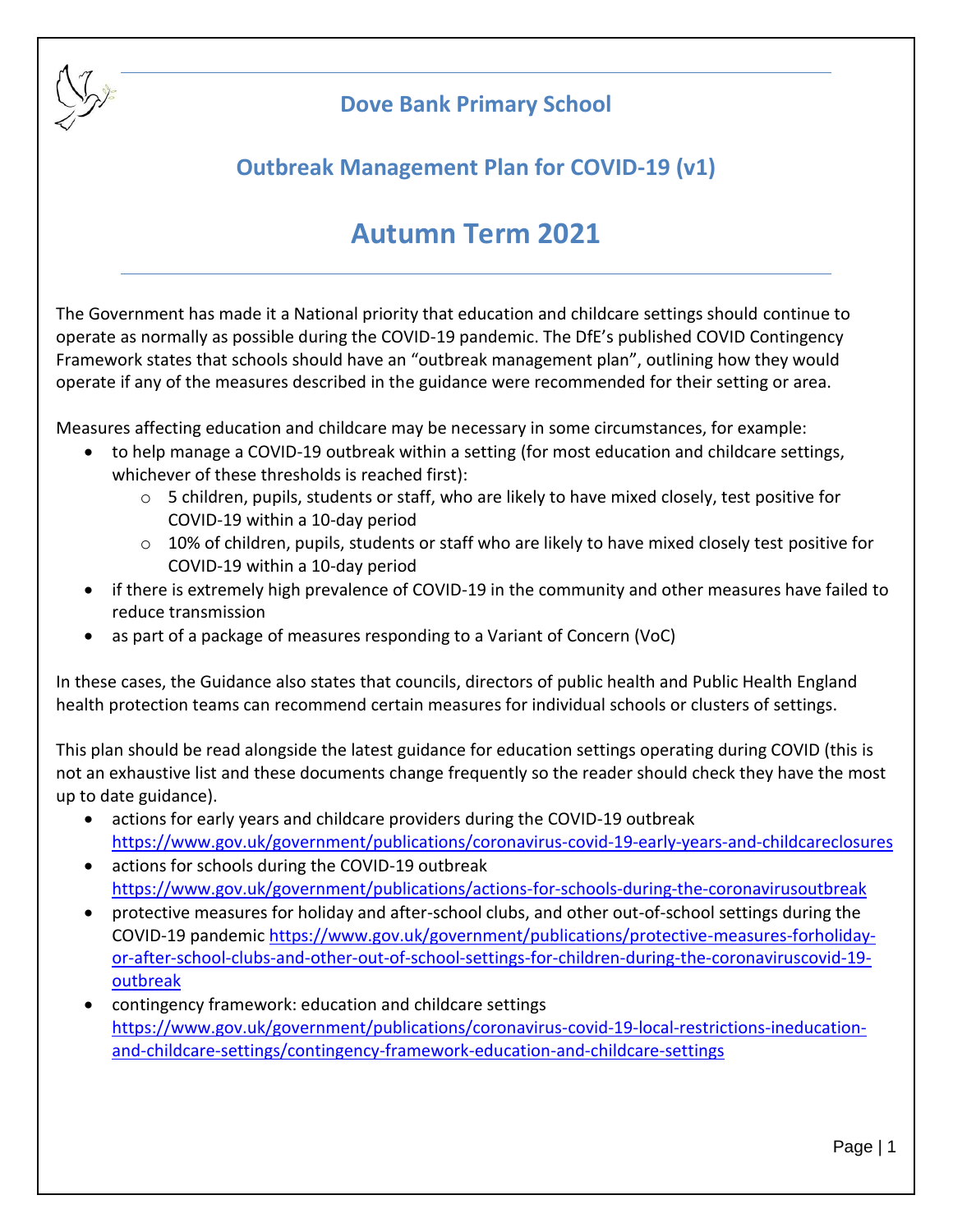## **Section A: Additional measures to be reintroduced to minimise coronavirus (Covid-19) risks**

#### **1) MINIMISE CONTACT BETWEEN INDIVIDUALS AND MAINTAIN SOCIAL DISTANCING WHEREVER POSSIBLE.**

- We will create class bubbles of up to 30 children and their designated adults. Within their own bubbles staff can move around the room but should remain 2m from other staff in the room. Usual bubble staff do not have to remain at the front of the class 2m from the children.
- There will be no large gatherings such as assemblies. If infection rates continue to drop, assemblies could be limited to phase assemblies. Children will be required to distance during these assemblies rather than lining in tight rows. Where possible, efforts will be made to have virtual assemblies through Microsoft Teams video conference software. Children are not to sing during assembly.
- Bubbles will have staggered break and lunch times, using different zones of the outdoor space.
- Children with additional needs should receive as much support as normal but adults are to be extra vigilant and mindful of their face-to-face time with the children and reduce this where possible.
- PPA/cover staff can operate across different classes and year groups in order to facilitate the delivery of the curriculum. However, these staff need to maintain 2m distancing from everyone where possible to mitigate the fact that they may encounter multiple groups.
- Adults will maintain 2m distance from each other where possible to mitigate the fact that they may encounter multiple groups.
- Classrooms will be adapted to support distancing where possible. If tables are used, they should face the front and children should sit side-by-side, not facing one another nor side on.

#### **Maintaining social distancing in classrooms. Managing PE lessons, changing and practical lessons**

- Classrooms (except Oak/Reception Class) will be set out so children are in rows, facing the front of the class. There will be a marked zone in the classroom for the teacher's desk and children mustn't enter this zone.
- The furniture will be arranged so there is a clear line to the sink for hand washing as far as possible.
- Where possible, children will only use one pen or pencil, and a small selection of colouring pencils throughout the day which can be sanitised at the end of the day. Each child will have an A4 sized ziplock folder to keep on their tables. This will contain the resources they need for most lessons. All resources required will be provided by the school.
- Children will not be allowed to move around the classroom or get out of their seats without permission.
- Physical Education lessons will take place outdoor whenever possible. Children will be required to wear their PE kit (or other appropriate clothing) to school on their PE day and will not change back. This will consist of tracksuit bottoms (or shorts in warm weather), a t-shirt and a tracksuit top.

#### **Managing social distancing when travelling to and from school**

All parents will be given reminders about social distancing to and from school. All children will receive end of day age appropriate reminders about this. All children will be reminded of the social distancing rules when travelling to and from school, at the end of each day. Parents, carers and staff may be required wear face coverings during drop-off and pick-up times.

#### **Dedicated school transport**

The school bus will be in operation and there will be clear routines established when embarking and disembarking. This will be in line with bus provider's policy (Ausden Clarke). Where possible, pupils seated on coaches should reflect the bubbles that are adopted within school. Children should use hand sanitiser upon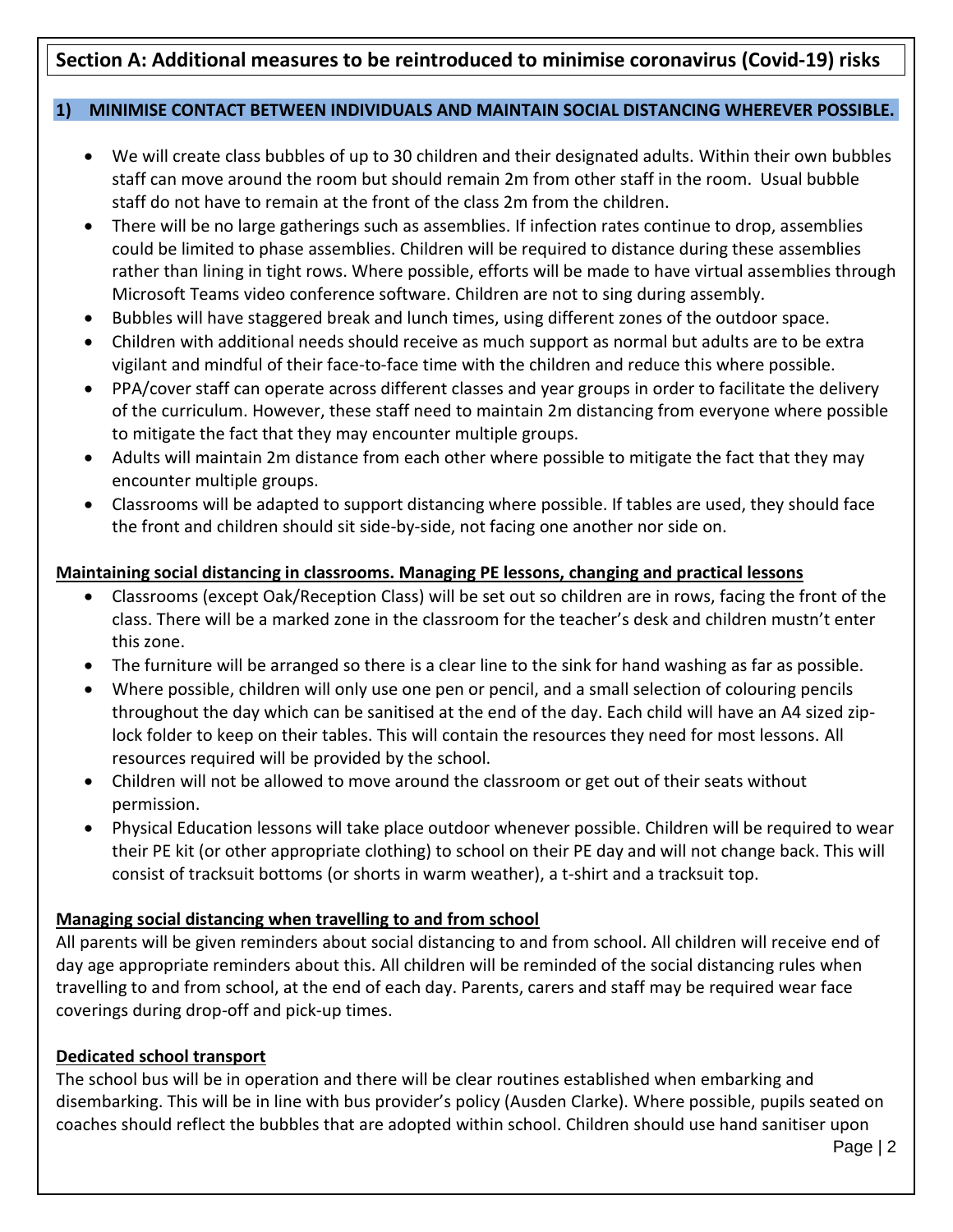boarding and/or disembarking and there should be additional cleaning of vehicles. A member of staff will always be on hand to supervise children disembarking when they arrive at school.

Staff members will also supervise children getting on the bus at the end of the school day. The use of face coverings is recommended for children 11 years old and over; therefore, children reaching this age in Year 6 travelling on the school bus will need to wear one. Children on our dedicated school service do not mix with the general public on these journeys and tend to be consistent. This means that the advice for passengers on public transport to adopt a social distance of two metres from people outside their household or support bubble, or a 'one metre plus' approach where this is not possible, will not apply from the autumn term on dedicated transport. We will encourage families who can get their child to school by another means to take this option initially.

#### **Managing admitting and exiting children into and from school to maximise social distancing**

The following one-way system will be in place for dropping off and collecting children at the beginning and the end of the school day:

**Morning drop-off:** Parents/carers will need to drop children off between 8.45am and 8.55am. One adult per family to enter through the single pedestrian gate near the turning circle. Children will join their class lines (marked clearly on the playground) and staff will be on duty to collect and supervise them. Parents/carers will then exit through the other pedestrian gate (on to Bagworth Road). Children arriving on the bus will be collected by a member of staff and escorted to their class lines. Parents/carers should maintain social distancing expectations when inside and outside the school grounds.

**Pick up:** The gates will open at 3.10pm and the children will be on their lines in the playground ready to be collected. Parents will continue to use the one way system as described above when collecting children. Those children who go home on the bus will join the back of their class line and then be escorted to the bus once staff members become available.

Any additional staff will be deployed to assist in the social distancing process at the beginning and end of the school day. Parents / carers must not arrive early or late. Parents will not be given access to the school building at drop off and collection times\*. Enquiries should be made via phone call or email, either to the class teacher (via dedicated class emails) or the school office.

Parents who have children isolating are not allowed to bring them onto the school site to drop off or collect other siblings. Reminders will be sent to parents via text where necessary. Parents will be contacted individually if they are observed to not be following the guidance. Parents can be encouraged to make informal family bubbles with one other family to support child care arrangements which is allowed under the new guidance. If parents refuse to follow these guidelines they will be issued with a warning that they are at risk of being banned from the site as they are putting others at risk.

\* *Parents will be allowed into school for pre-arranged meeting under certain circumstances. These will be agreed on a case-by-case basis. Parents will have clear guidance to follow and will need to agree these prior to the meeting. See Appendix 1: Dove Bank Parent & Visitor Protocol – Autumn 2021*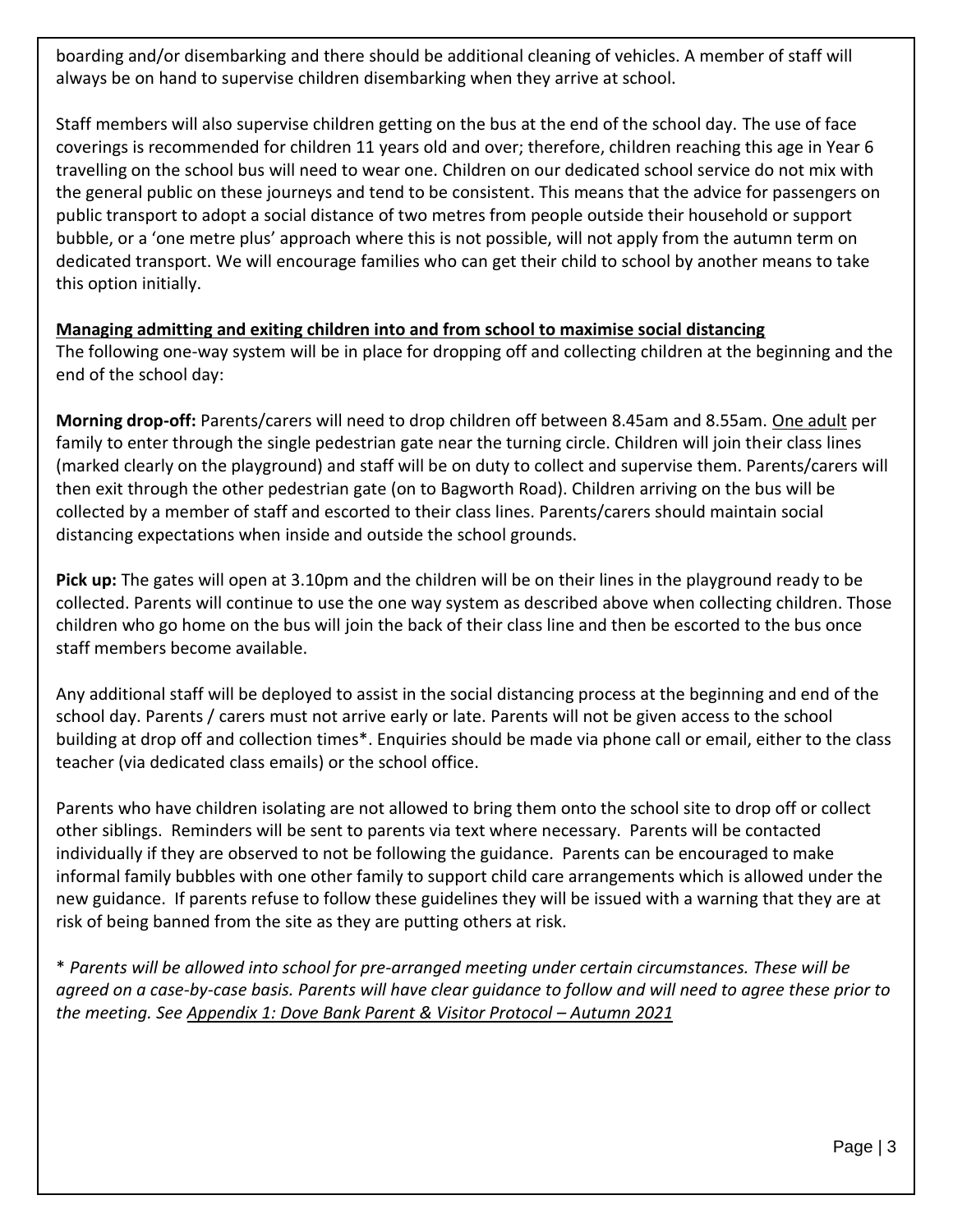#### **Managing movement around the building to maximise social distancing**

The one way system will be clearly marked around the corridors and the hall. We will to use external doors to enter or exit classrooms. Markings will be placed on the floors to show what 2m actually looks like. We have amended our behaviour policy to reflect the action we may need to take for persistent rule breakers. These new guidelines will be clearly communicated to all staff, parents and children prior to opening. Children are not allowed to move around school unaccompanied.

Adults will be expected to observe the 2m social distancing rule whenever possible. We will embrace a culture of reminding each other when we inevitably lapse.

The staffroom can be used for adult preparation of food and drinks but cannot be used as a 'social area'. Staff are encouraged to bring a prepared lunch (sandwiches) rather than making a lunch with utensils and equipment. The toaster and microwave will be available for use and will be cleaned before and after each use **by the person using it.** Staff will bring their own mugs to minimise sharing of crockery. There will be no shared tea/coffee supplies and staff will need to provide their own. There will be no more than 4 people in the staffroom at any one time. Disinfectant wipes will be available and staff should wipe down an area before they use it. Staff must eat lunch either: outside following the rules for this space, the staffroom, or in their allocated classroom with no more than one other colleague, socially distanced.

Much of the communication between staff can be done via the messaging system within Microsoft Teams. Staff in school are encouraged to keep their phones on in order to be contacted quickly by SLT.

#### **Managing social time (including school lunches)**

**We will minimise the amount of social time as much as possible by amending the school day.** At playtimes, each 'class bubble' will have a minimum of one member of staff with them and will only socialise with their 'class bubble' friends. Social time will be supervised rigorously, staggered and with clear zones for each class/group.

Universal Free School Meals – A cooked meal will be provided for all children in Reception, Y1 and Y2 on request. Free School Meals – Children entitled of Free School Meals will be provided with a cooked meal on request. All other children can order a cooked meal if they would like one.

Children in all classes apart from Oak Class will eat their meals in their classrooms (Oak Class will continue to eat in the hall). Tables will be disinfected after the children have finished eating and prior to leaving their classroom. At dinnertime, each class bubble will have one dinnertime supervisor with them. If the weather permits, children can eat outside whilst remaining socially distanced. This will be at the supervising adult's discretion.

#### **Other considerations**

Supply teachers, peripatetic teachers and/or other temporary staff can move between schools. Likewise specialists, therapists, clinicians and other support staff for pupils with SEND should provide interventions as usual. However, they must be made aware of school procedures and they must adhere to them.

A record of all visitors must be kept to support NHS Test and Trace.

Shared resources, like art/science equipment should be meticulously cleaned between uses or rotated to allow 48 hours between uses to ensure they are safe (72 hours for plastics).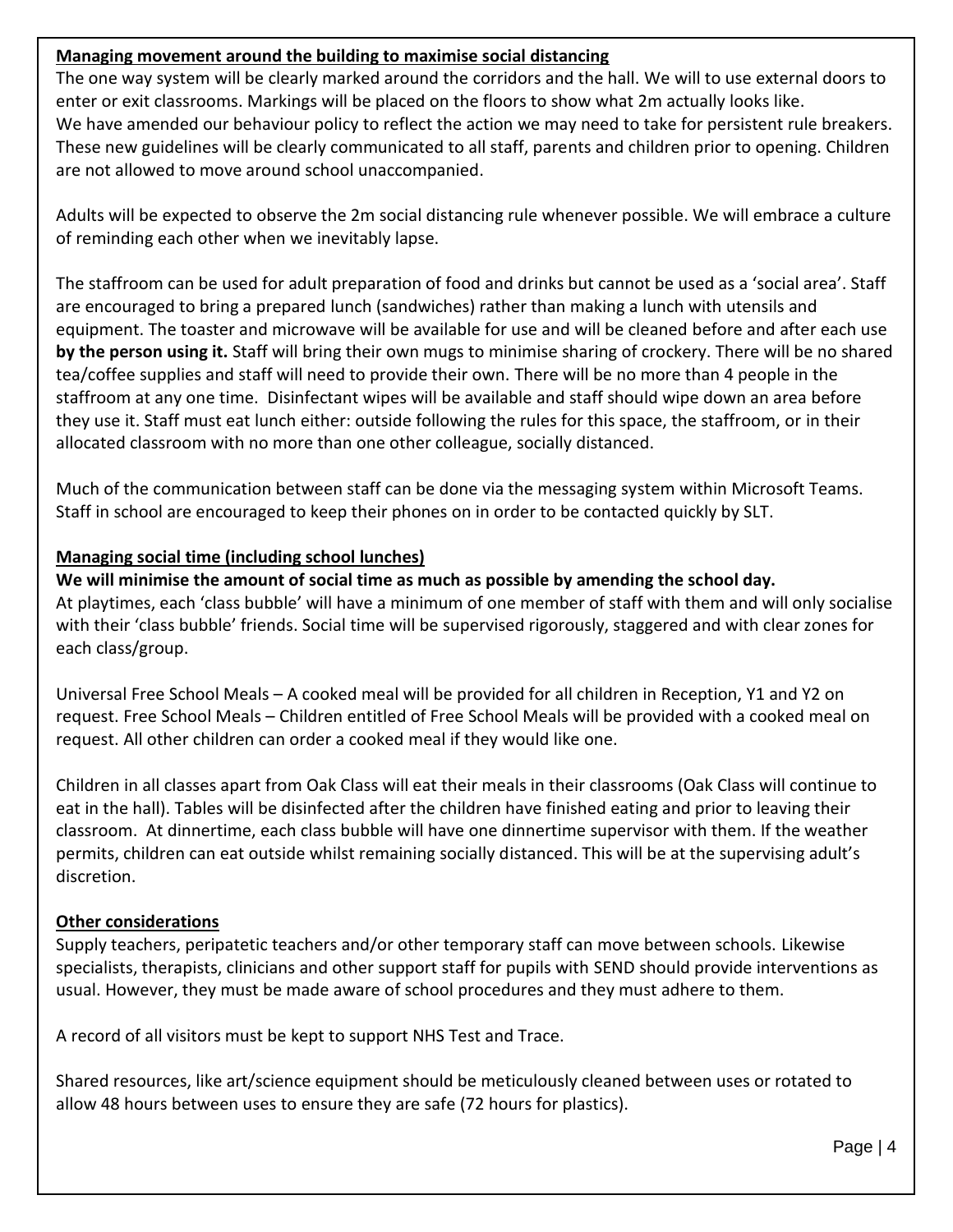Games that encourage distancing and little touch need to be made available to the children. However, outdoor equipment should not be used unless we are able to ensure that it is appropriately cleaned between groups of children using it, and that multiple groups do not use it simultaneously. Therefore, each group will need to gather resources from their classrooms or the PE cupboard so that they have dedicated outdoor equipment that is taken out and used exclusively by them. This is gathered back in at the end of their break/ lunch time and cleaned.

Pupils should not bring anything additional from home. There can be no physical 'show and tell' but photographs can be uploaded to the class OneDrive and then discussed by the child in class. However, children can now take books from the school library home and return them as normal. Books are to be returned as normal but taken out of circulation for 48 hours before being returned to the library.

Teachers can still take books home (and return them freely) to assess or use to support planning etc. This is also true of library books.

#### **2) ENSURE FACE COVERINGS ARE USED IN RECOMMENDED CIRCUMSTANCES**

Face coverings should be worn by staff and adult visitors in situations where social distancing between adults will not be possible (for example, when moving around in corridors and communal areas). Children in primary school do not need to wear a face covering.

Transparent face coverings, which may assist communication with someone who relies on lip reading, clear sound or facial expression to communicate, can also be worn. These can be provided by the school on request. Face visors or shields should not be worn as an alternative to face coverings. They may protect against droplet spread in specific circumstances but are unlikely to be effective in reducing aerosol transmission when used without an additional face covering. Staff can wear medical grade surgical masks or KN95 masks if necessary. These can be provided by the school on request.

#### **3) CLEAN HANDS THOROUGHLY MORE OFTEN THAN USUAL.**

Children and adults will clean hands thoroughly more often than usual. In each classroom, there will be access to hand **washing** facilities. Hand sanitizer stations are situated near the door in every classroom, as well as the main entrances to the school. Teachers will plan opportunities for a minimum of 5 hand washing occasions every day. For example, at the start of the day as entering the classroom, before and after break and lunch, and before leaving school. They must also wash their hands anytime that they visit the toilet or cough/sneeze in to their hands.

Hand hygiene protocols are to be re-visited when all children return to school in March when the children will receive reminders about the expectations of practices and protocols in school. They will be re-established as part of our culture and behaviour expectations.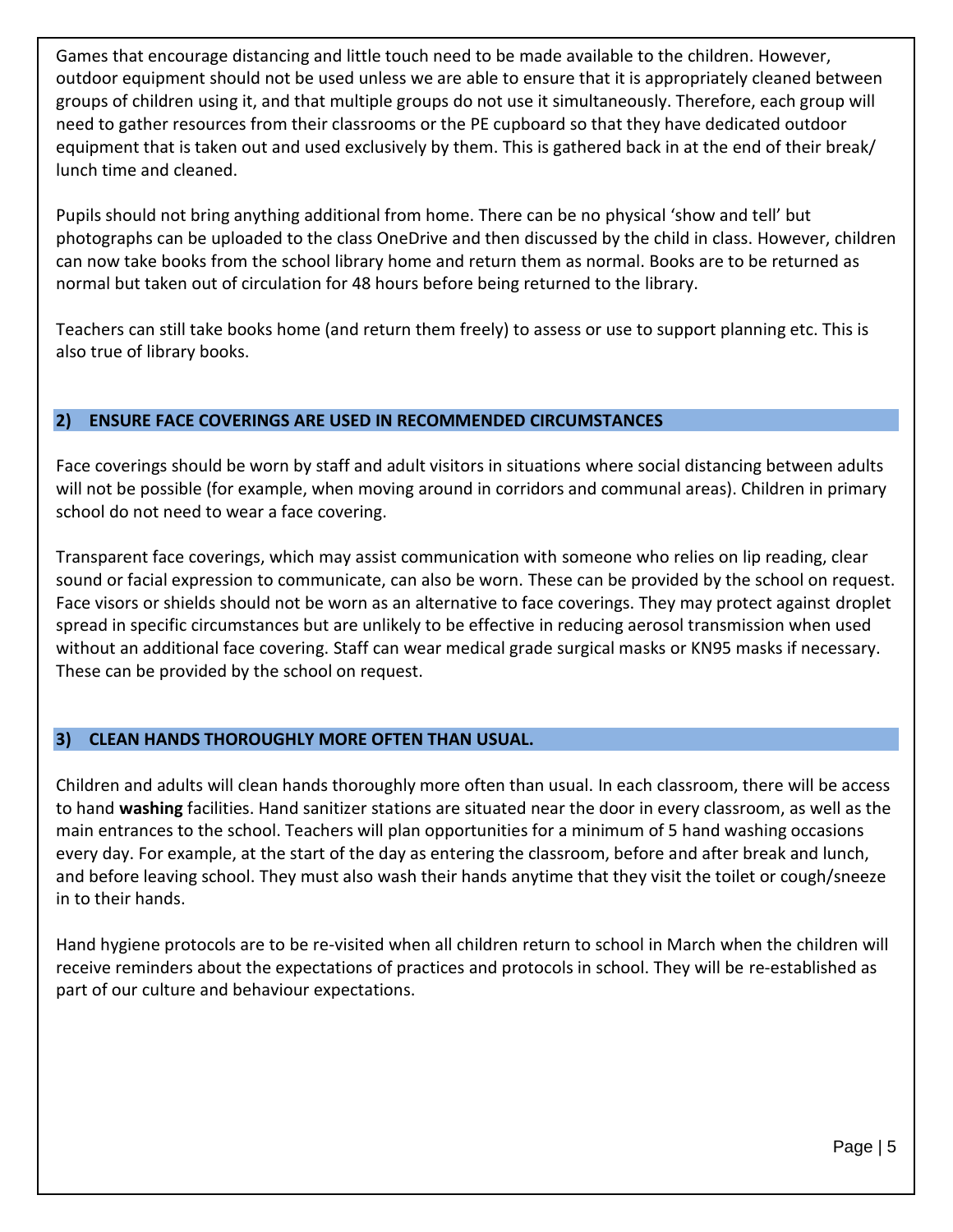#### **4) MAINTAIN ENHANCED CLEANING, INCLUDING CLEANING FREQUENTLY TOUCHED SURFACES OFTEN, USING STANDARD PRODUCTS SUCH AS DETERGENTS.**

Adults will sanitise tables/chairs and frequently used equipment after each usage. A cleaning kit will be provided for each 'bubble'.

Children will not be sent to the toilet in large numbers, they will go one at a time. Each class bubble will use a designated toilet. Some classes will need to use the same toilets and therefore staff will need to ensure that children wash their hands afterwards. Toilets will be cleaned throughout the school day and then thoroughly by the premises team at the end of each day.

A fogging gun will be used to add an additional layer of deep cleaning and this will be done on a rota basis so that all classrooms, offices and small shared spaces will be fogged every fortnight. A zoned plan of the school has been drawn up to ensure that fogging can be logged and monitored.

Light switches, hand sanitizers and spraying door code units will be added to the list of surfaces to clean. If we are required to clean an area after a positive case of coronavirus has been identified, we must follow the guidelines [\(https://www.gov.uk/government/publications/covid-19-decontamination-in-non-healthcare](https://www.gov.uk/government/publications/covid-19-decontamination-in-non-healthcare-settings/covid-19-decontamination-in-non-healthcare-settings)[settings/covid-19-decontamination-in-non-healthcare-settings\)](https://www.gov.uk/government/publications/covid-19-decontamination-in-non-healthcare-settings/covid-19-decontamination-in-non-healthcare-settings). This includes ensuring that all tissues, PPE, and cleaning materials are put in a separate disposal bag that is stored securely for 72 hours before being disposed of. Any chemicals and other resources used for cleaning are suitably stored out of reach of children.

#### **5) WHERE NECESSARY, WEAR APPROPRIATE PERSONAL PROTECTIVE EQUIPMENT (PPE).**

PPE should only be used for two reasons; where an individual is presenting with coronavirus symptoms and/or when a child is receiving intimate care (toileting/relevant first aid support). The PPE available in school for dealing with cleaning of potentially infected zones and supporting ill children or adults is as follows: Face masks, Aprons, Gloves, Face shields (limited quantities).

Children need to know that some adults might be wearing PPE and that it is 'ok'.

#### **Staff use of PPE**

- Staff who are more vulnerable may feel they need to wear additional PPE. A visor is recommended in this situation, in addition to a mask. It would need to be frequently cleaned.
- Teachers and support staff who cannot socially distance from the children should wear a visor as an additional measure – although it is not recommended that staff wear masks whilst teaching young children due to them needing to be able to see facial expressions and copy sounds/pronunciations, clear masks can be provided by the school upon request.
- During periods where positive cases are high within the school community, staff are permitted to wear face masks and visors. Staff are encouraged to wear medical grade masks. Visors, masks, gloves and personal hand sanitiser bottles can be provided to members of staff.

#### **Responding to a first aid incident**

First aiders will wear full PPE (gloves, face mask, visor, apron) if the presented case cannot be dealt with from a 2m distance. They will need to be trained appropriately.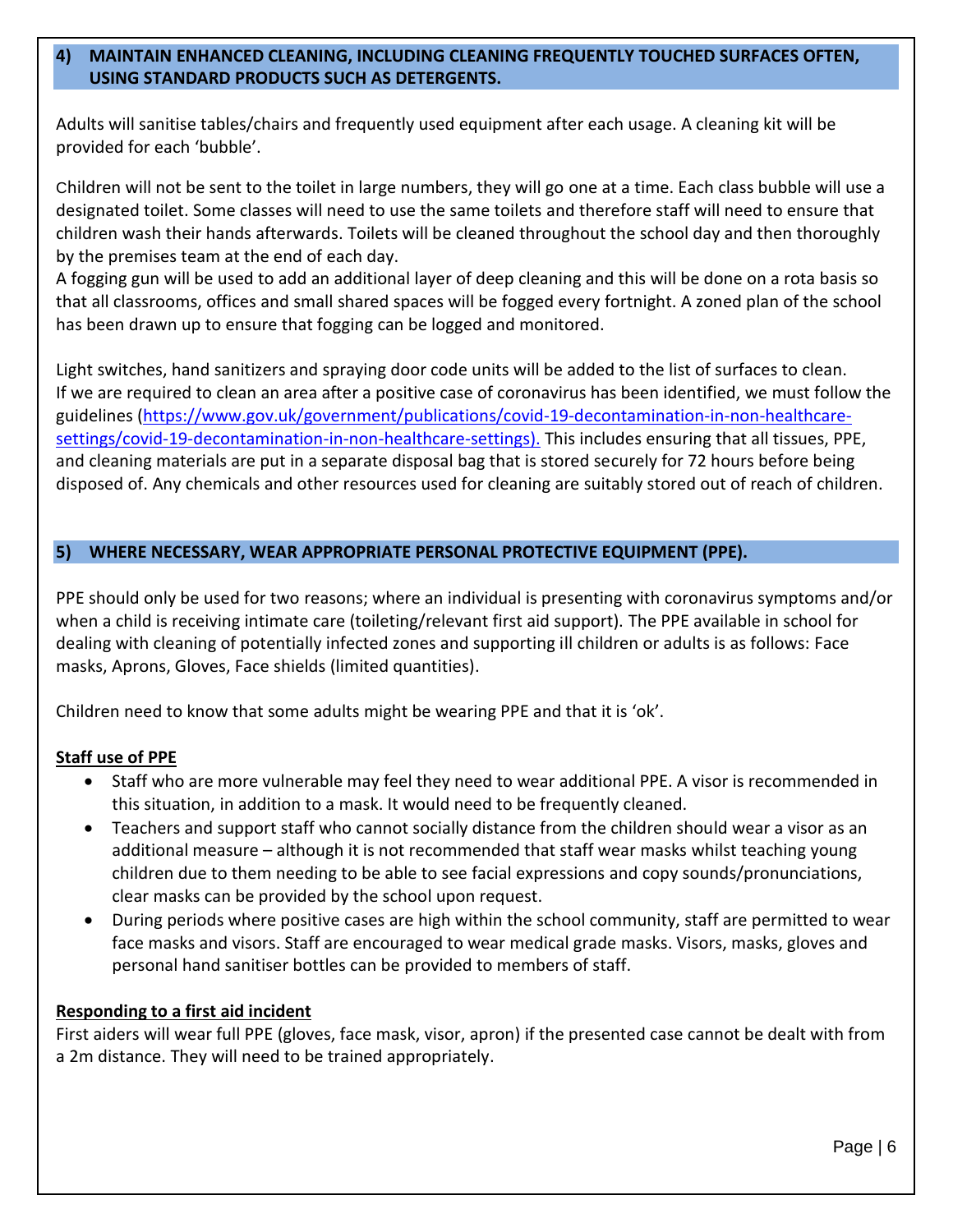#### **6) RESTRICTING ATTENDANCE**

Places will be prioritised for pupils in line with current guidance for primary Schools:

"If some attendance restrictions are needed, all vulnerable children, children of critical workers, children in reception, year 1 and year 2 should still be allowed to attend. If, by exception, attendance is restricted further, vulnerable children and children of critical workers should still be allowed to attend."

#### **Section B: School operations in the event of an outbreak**

#### **C19 specific staff training in advance of opening**

All staff will be issued with a copy of the Risk Mitigation Plan (RMP) and the Outbreak Management Plan (OMP) prior to returning to work.

All staff will have a training session on-site on any new or reintroduced procedures. Training will take place in the hall with all staff socially distanced, or via Microsoft Teams. This will include an overview of the plan, information about clearing and protocols, and plenty of opportunity for staff to ask any questions. Staff who are not available for training will need to be trained prior to them returning to work.

#### **Safeguarding**

Regular safeguarding meetings will take place between DSLs to review all vulnerable families. The DSL will continue to support LAC children and attend virtual meetings as necessary. Teachers will maintain contact with families of children in their class through email / telephone / Dojo and provide home learning if they have to go into isolation. Home visits will be put in place where necessary.

We will regularly revise our child protection policy to reflect the return of more pupils. This will include the statutory safeguarding guidance.

The Designated Safeguarding Lead (DSL) and deputy DSLs will ensure there is increased time, especially in the first few weeks of term, to help provide support to staff and children regarding any new safeguarding and welfare concerns and the handling of referrals to children's social care and other agencies where these are appropriate.

Communication with school nurses is important for safeguarding and supporting wellbeing, as they have continued virtual support to pupils who have not been in school.

#### **Our policy on attendance – staff and children**

Should shielding be reintroduced, those on the shielded patient list will be supported to follow guidance. If this is a pupil, then the remote learning plan would be implemented. Shielding staff will be supported to work from home and measures put in place to support their wellbeing.

#### **School workforce**

Staff who show symptoms MUST book for a COVID-19 test without delay and not return to work until they have a test result. If negative they may return immediately. If positive they must isolate for 10 days from when symptoms that provoked the test arose.

Others that need to isolate must do so for 10 days.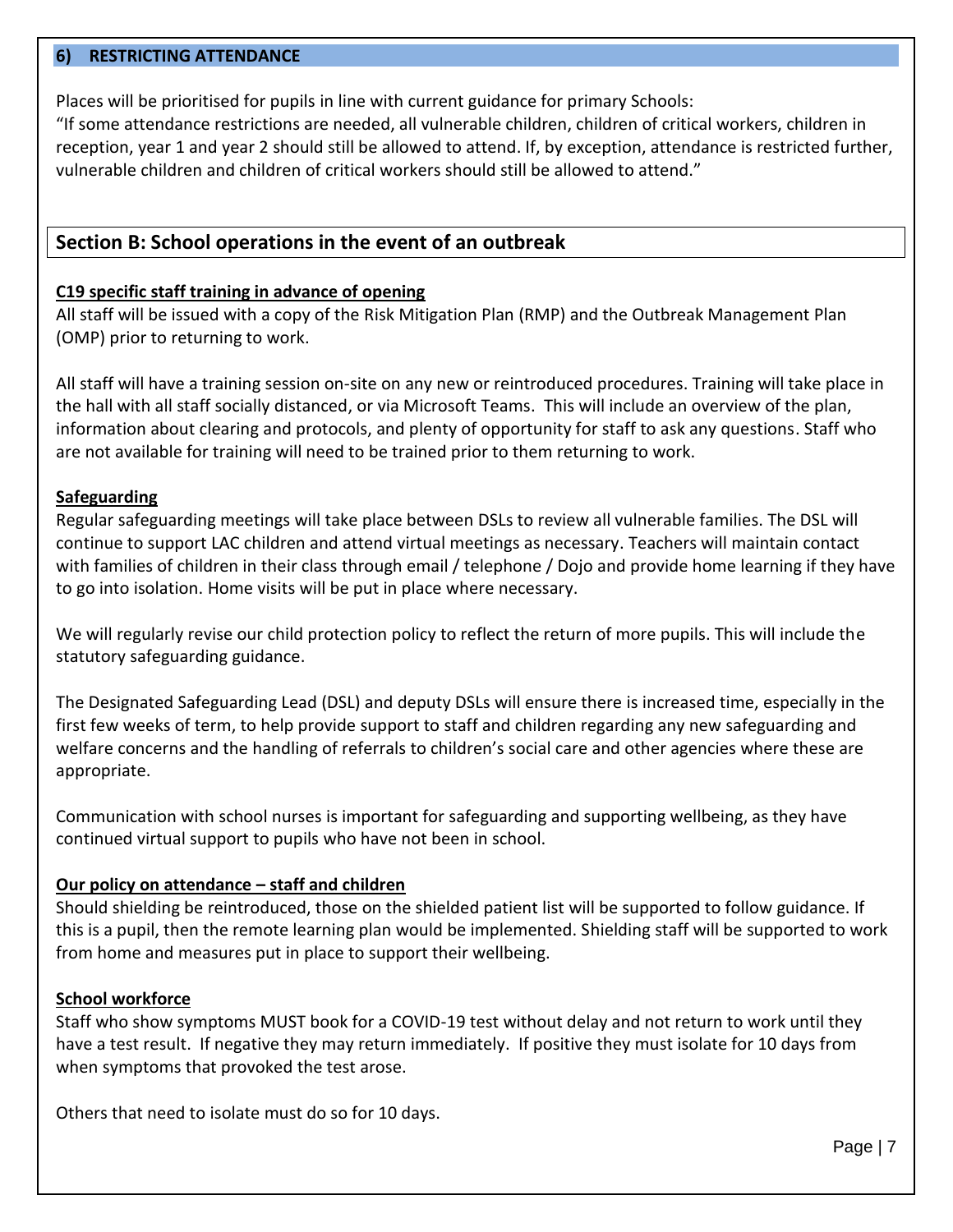In line with government guidance, teaching support staff may be deployed to lead groups or cover lessons if necessary. This will become an important measure to reduce the necessity of bringing in agency staff and compromising the integrity of bubbles, should there be a need to arrange cover for any reason. Supply teachers will be used as a last resort.

A member of staff from Leicestershire Schools Music service will be permitted to teach the Y4 children.

#### **Additional guidance for staff**

- *Arriving and parking on site:* We will not be leaving every other space empty in the school car parks. However, when parked in marked bays, there is ample distance between driver's doors. Therefore staff should take care to leave their car and the car park, observing 1m+ social distancing.
- *Staff Toilets:* Staff may use the toilets in the foyer and the disabled toilet in the extension. Staff should follow the hand washing guidance strictly (i.e., for at least 20 seconds). Staff should then wipe down taps and door handles upon leaving, using the antibacterial spray provided. The cleaning team will thoroughly clean the toilets at the end of the day.
- *Staff communal offices:* These are not spaces appropriate for social contact. They are to be used as work spaces by those who use them regularly. Staff must ensure they have 2mX2m space per person.
- *Reducing in-school transmission:* Staff who are not good at not touching their face should wear gloves. Staff should reduce or eliminate the transfer of paper between colleagues.
- *Separation screens:* Staff should ensure separation screens do not create a false sense of security: a separation screen only protects against direct aerosolised spray. It will not protect against accumulated viral load in a room as the air circulates freely.

## **Section C: Curriculum, behaviour & pastoral support**

#### **How we give feedback on learning**

We will be able to take books in to mark and assess children's work. Teachers will continue to give feedback verbally in their contact time in school. We will use 'whole class' feedback grids/techniques where possible. We will use low stakes quizzing that delivers instant feedback on knowledge. There will be greater use of modelling and examples of work. We will not start formally testing children immediately.

Where available, visualisers will be used by staff to model how work is to be completed. Staff will not be able to model children's work in their books. There will be an emphasis, particularly for older children, to selfassess their work (e.g. 2 stars and a wish - identify what they did well and what they would like to improve next time). Where appropriate, children may be given the opportunity to read their work aloud, for example in writing, and other children can peer assess and say something that the child has done well.

#### **Implementation of behaviour policy**

**We will continue to revise and amend our behaviour policy to add clear guidance on how we will deal with accidental, intended and persistent breaches to the new rules.**

Children's mental health may be fragile at this time and we must be mindful of this. Listen to the anecdotes and stories that children tell. Remind children about the rules but warnings should be a very last resort. The compassion for and understanding of our children who display poor behaviour needs to be drawn out of each policy.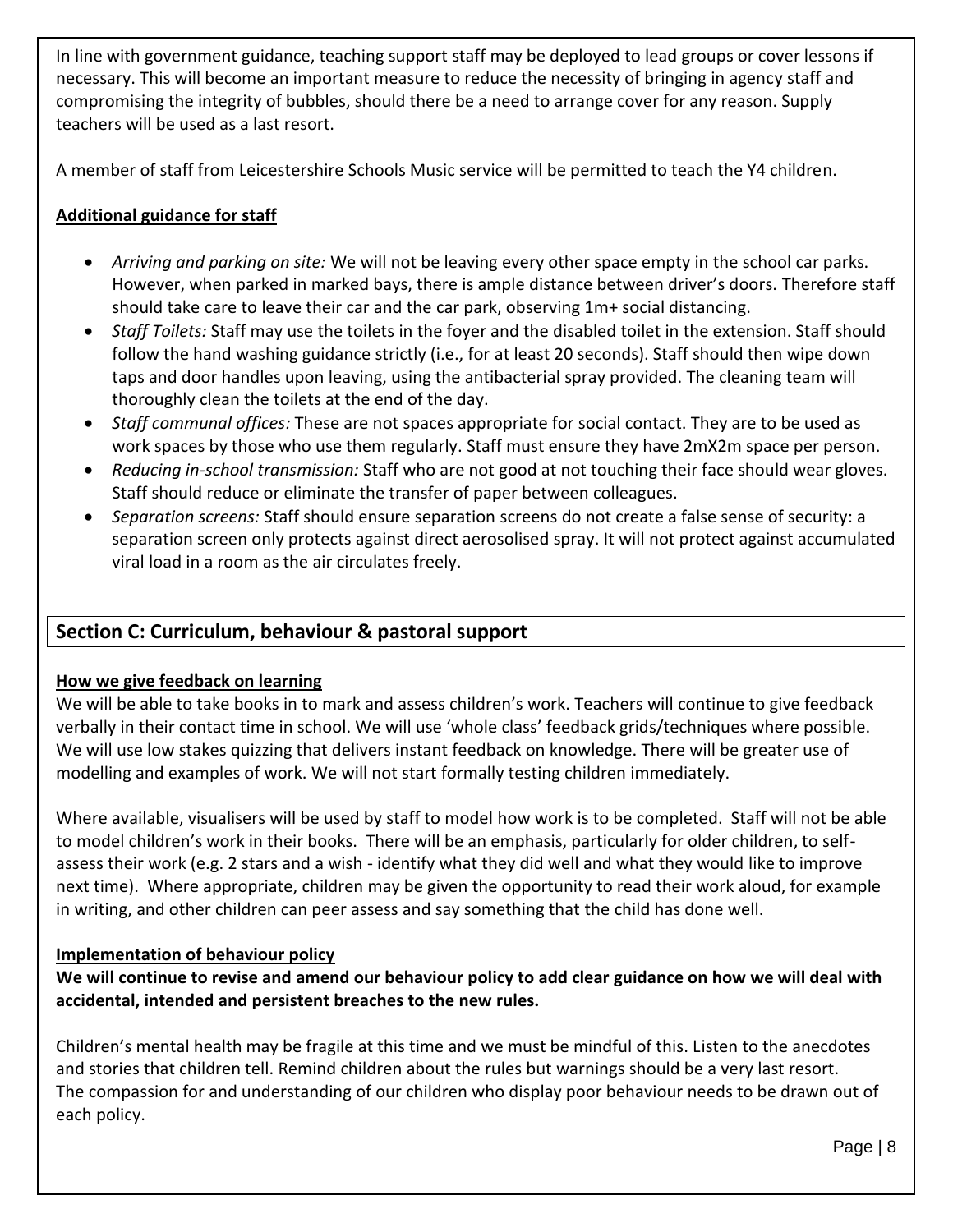## **Section D: Remote Learning**

#### **Maintaining online/home learning**

In line with the Department for Education's instruction, where children are learning from home, they will still be able to engage in daily lessons provided by their class teacher. Our expectations are as follows:

- All teachers and Teaching Assistants will make daily contact with children via Dojo or Tapestry. They will approve any work sent and will communicate during the school working hours. Staff will provide links on Class Dojo to support home learning and a copy of the weekly timetable will be added.
- All teachers will provide a weekly timetable of work uploaded in the class OneDrives and any additional resources needed, although these will be limited to reduce the need to print at home.
- Teachers will include a learning activity for each of the following: English (including reading, phonics & spelling), maths, topic work and physical education.
- Exercise books are available from the school office for collection if required, as well as copies of our self-assessment sheets.
- Work set will match our full curriculum offering and will be supported by a variety of links including those from the following sources:
	- $\circ$  Power Maths the maths scheme that we follow in school during our daily maths lessons
	- $\circ$  Cornerstones the curriculum that we follow for our foundation subjects
	- o BBC Bitesize <https://www.bbc.co.uk/bitesize>
	- o The Oak Academy [https://www.thenational.academy](https://www.thenational.academy/)
	- o Robin Hood Academy <https://www.robinhoodmat.co.uk/learning-projects>
	- o Phonics Play [https://www.phonicsplay.co.uk](https://www.phonicsplay.co.uk/)
	- o Monster Phonics [https://monsterphonics.com](https://monsterphonics.com/)

When teachers are self-isolating, they will teach remotely into class and TA's will cover the class where possible. TA's will work remotely with individuals or small groups when they are having to isolate. Where a whole bubble is isolating the teacher will teach remotely and look to engage increasing numbers of children with online learning. Film clips will also be used to support teaching new learning. Where small numbers of children are isolating, staff develop online learning to enable lessons at home to be as close to learning in school as possible. Parents / carers will be able to take photos of children's learning and email the class teacher so that teachers can monitor progress and offer supportive feedback if appropriate.

## **Section E: Monitoring Arrangements**

#### **Spot Checks**

The SLT will carry out regular spot checks on the application of the OMP. Coalville Cleaners (supported by the Premises Officer) will carry out regular spot checks on the quality of cleaning around the school.

#### **Review**

This Outbreak Management Plan (OMP) is subject to regular and ongoing review in light of changes to the local, national and global situation with the pandemic.